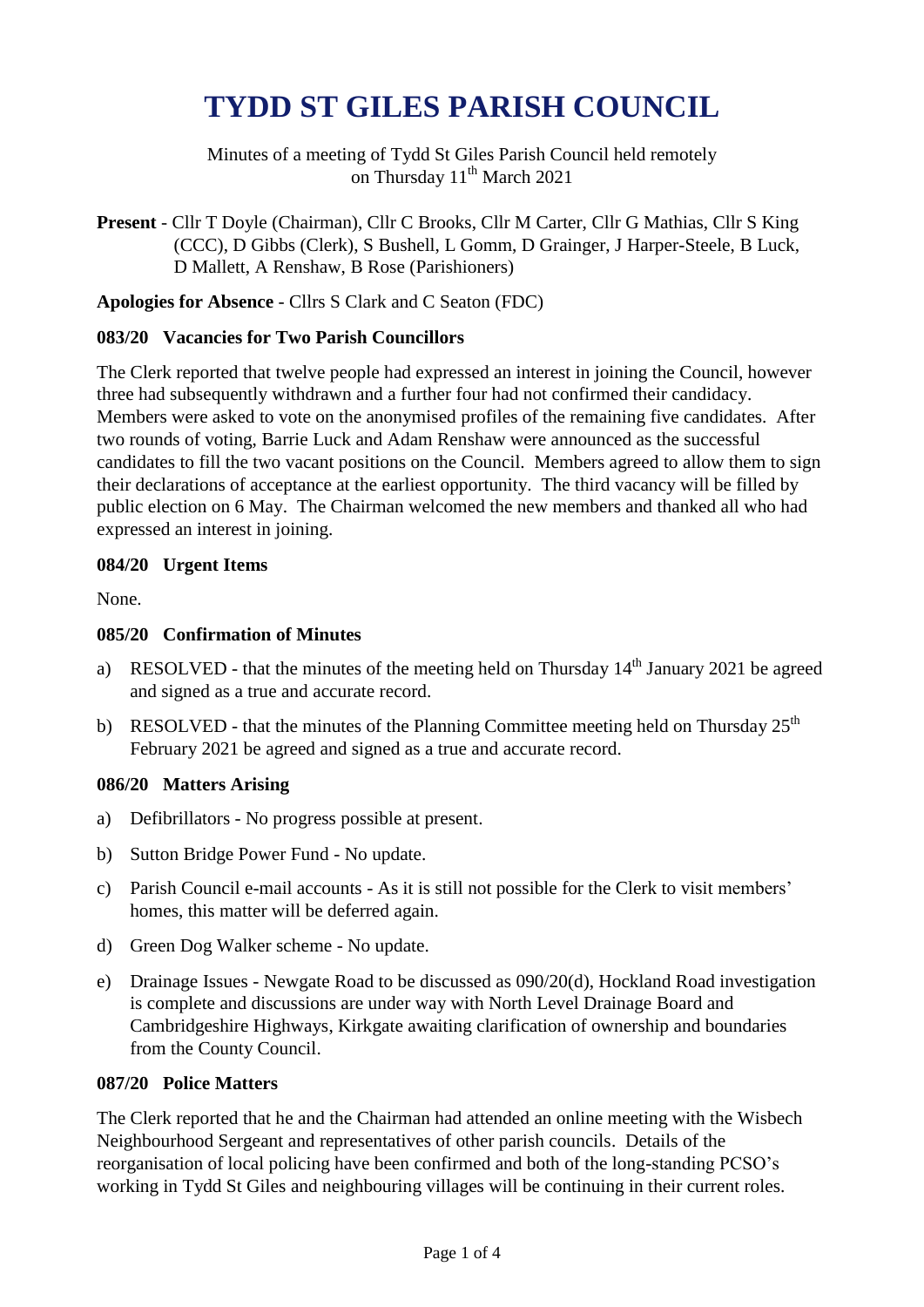There were 26 incidents reported in January in Roman Bank ward, but nothing of note in Tydd St Giles. The March meeting to discuss February's data has not taken place yet.

# **088/20 Cambridgeshire County Councillor Report**

Cllr King reported that he will be standing as a candidate for the Roman Bank and Peckover division at the County Council election on 6 May. He thanked the Council for making him feel welcome at meetings and hoped to continue in the role after May. He also remarked how positive it is that so many people applied to fill the vacancies on the Council.

The Highways and Transport Committee approved a proposal for a new approach to roadside verge maintenance giving parish councils a greater say in future contracts. The committee also reviewed the Local Highway Improvement scheme and adopted revised scoring criteria for the added value component. The results of the current round of LHI bids will be ratified by the committee in June.

# **089/20 Fenland District Councillor Reports**

In the absence of Cllrs Clark and Seaton , the Clerk presented their report. There will be no increase in the District Council's share of the Council Tax this year. Members were invited to contribute to the walking, cycling and mobility strategy.

## **090/20 Parishioner Issues**

- a) Churchyard trees A resident had asked about progress with tree pruning adjacent to her property. The Chairman reported that he had advised her that the contractor will visit shortly to clarify any work required.
- b) Proposed development on Hannath Road A resident has enquired whether the Parish Council would support the construction of a single dwelling on land currently farmed. Members suggested that the applicant contacts the District Council for pre-application advice.
- c) Pavement on Church Lane A resident has reported difficulty in using a mobility scooter due to pavement parking. The Chairman and Clerk will identify the vehicles concerned. Planning permission for a dwelling in Church Lane required the developer to install a pavement outside the property, but this has not been completed. The Clerk offered to undertake further research.
- d) Flooding, speeding and road surface in Newgate Road A resident has identified and contacted the owner of the field adjoining Newgate Road to ask that the dyke be cleared. There are a number of potholes along the road that will be reported for repair. Speeding is also an issue and the MVAS speed monitoring sign will be set up here shortly.
- e) Anti-social behaviour in Eaudyke Bank A resident reported that users of certain types of vehicle were experiencing verbal abuse. The Police are involved.
- f) Planning application in Kirkgate The agent for the applicant provided further clarification of the access arrangements. As the deadline has passed, members resolved not to submit further comments.
- g) Additional items The Clerk reported concerns relating to dog bin capacity around Eaudyke Bank and bagged dog waste being dumped in the rough vegetation at the junction of Kirkgate and Fold Lane. Further investigation is required and these matters will be considered at the next meeting.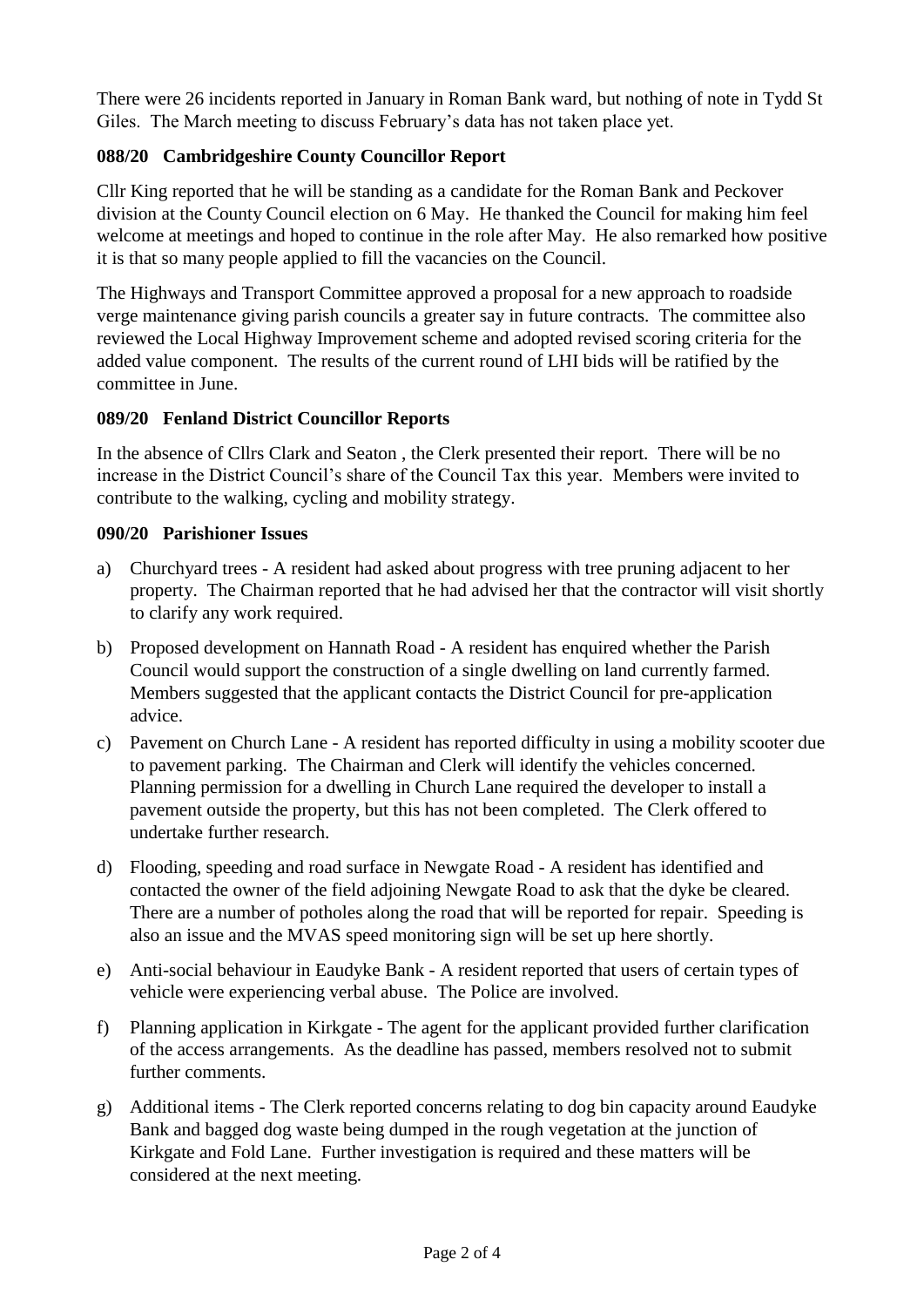## **091/20 Highways**

The Clerk reported that he had presented the 2021/22 Local Highways Improvement bid for Hannath Road to the assessment panel and the outcome would be known before the June meeting of the County Council's Highways and Transport Committee.

#### **092/20 Street Lights**

The quotation from the District Council's contractor has not been received. Decision deferred until the next meeting.

#### **093/20 Community Centre & Recreation Ground**

The Clerk updated members on his research into the ownership of land and buildings on the Recreation Ground and the various leases and rental agreements. The Community Centre charity is responsible for the day-to-day maintenance of the building. The children's play equipment is located on Parish Council land. Cllr King left the meeting.

#### **094/20 Working Groups**

The Chairman reported that he had placed information on the village Facebook page inviting residents to join the working groups. Several people have responded. The Communications group will be led by Cllrs Doyle and Brooks and the Play Area group by Cllrs Mathias and Carter. Meetings of these groups will commence as soon as restrictions are relaxed.

#### **095/20 Correspondence**

The Clerk outlined the correspondence received since the last meeting, including the following:-

Cambridgeshire ACRE re Eastern Community Homes launch

Cambridgeshire County Council re roadworks and events

- re Local Highway Improvement panel meeting

Galliford Try re Guyhirn roundabout works

Cambridgeshire & Peterborough Association of Local Councils re Section 137 allowance for 2021/22 which has been set at £8.42

- re training courses
- re virtual meeting regulations
- FDC re new Multi-agency flood group
- re Covid-19 training for taxi and community car scheme drivers
- re Community Safety survey
- re Community Safety Partnership newsletter
- re County/District/Parish forum on supporting communities
- re public consultation on walking, cycling and mobility strategy
- re Citizens Advice service at Community Hub

North Level District Internal Drainage Board re works in Cats Lane

Environment Agency re routine maintenance factsheet

Arthritis Action re online support groups

Office for National Statistics re National Census, 21 March 2021

Cambridgeshire & Peterborough Against Scams Partnership re current scams

Residents of Tydd St Mary re concerns about vehicle speeds and pedestrian safety

#### **096/20 Finance**

a) The Clerk presented a financial statement as at  $28<sup>th</sup>$  February showing income of £21,416.41 and expenditure of £24,469.90, resulting in a deficit of £3,053.49 and total funds held of £46,936.58.